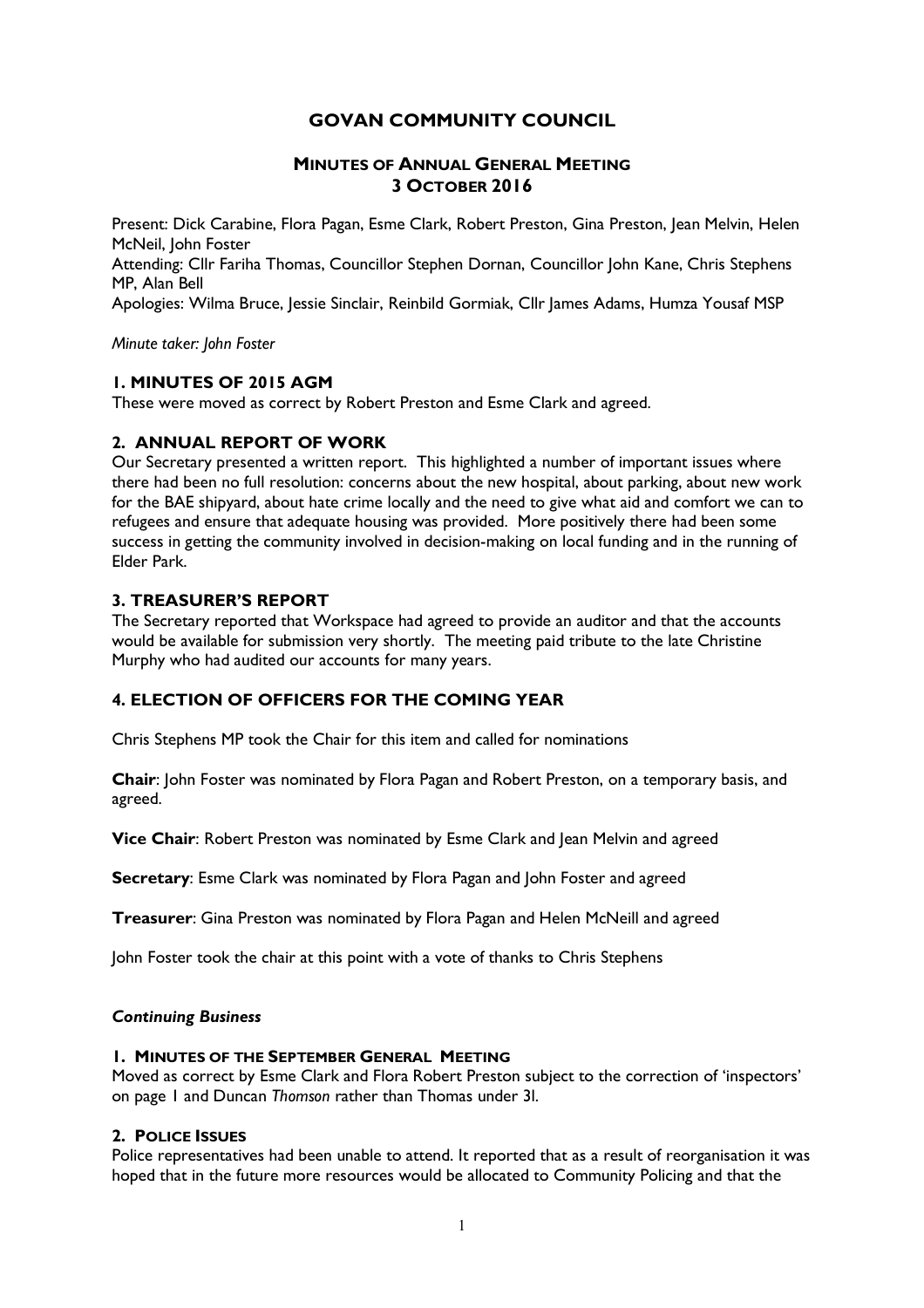new Inspector for Community Police, Kevin Lammie, would be able to ensure representation at the Community Council.

# **3. MATTERS ARISING FROM THE SEPTEMBER MINUTES**

# **a) Asda shopping trolleys**

Cllr Kane reported that Asda management would attend a meeting on 14 October. It was agreed that we would be represented by Robert Preston along with Craigton and Drumoyne CCs. Our Secretary had raised with Farmfoods the dispersal of their trolleys to Elderpark and the shipyard area.

# **b) Hate Crime Working Party**

Bailie Thomas reported that she would raise with Cllr Kane the incorporation of issues of race hate as part of the Thriving Communities agenda – specifically for developing greater cohesion within our diverse communities. This, she hoped, might make the issue more central to wider concerns. Bailie Thomas also noted that the following week was dedicated to Hate Crime Awareness.

Chris Stephens MP reported on his work in the Commons to expose unacceptable practices in the provision of housing for refugees. Orchard and Shipman had now lost the contract (reverting to Serco). Action was needed to ensure that housing provided was in compliance with standards set in the Housing Act and that registered social landlords, as used for the provision of refugee housing, met the necessary conditions.

On a specific case where a refugee family faced deportation it was agreed that the Community Council should write a letter that could be used in the process of appeal. Other organistions were urged to do the same – stressing the contribution of the family to the wider community.

# **c) Alcohol Awareness**

Arrangements would be made for a speaker: Baillie Thomas would provide a contact.

# **d) Bus services and Fastlink**

Two issues were raised.

- i) *Issuing of bus tickets that did not correspond to the journey taken*: members were urged to bring tickets that could be used as evidence
- *ii) Failure of electronic signage system*: councillors would raise with LES and SPT

# **e) Meeting with MP, MSPS, and Councillors to discuss strategic issues**

After consultation with Chris Stephens it was agreed to ask Councillors and MSPs if they would be available for a meeting on the last Friday in October or the first or second Friday in November to discuss

- a) Re-regulation of bus services
- b) Resourcing issues at the Southern Hospital
- c) The contracts for BAE
- d) Planning regulation relating to betting shops (Category 2 to *sui generis*)
- e) Housing issues particularly for refugees

Officers would consult on arrangements and also the proposal from the September meeting that we invite SPT as well representatives from relevant trace unions.

# **f) Cuts and People's Assembly against Austerity**

Up to a hundred trade unionists and community representatives had attended the meeting of the People's Assembly in Glasgow on Saturday 17 September.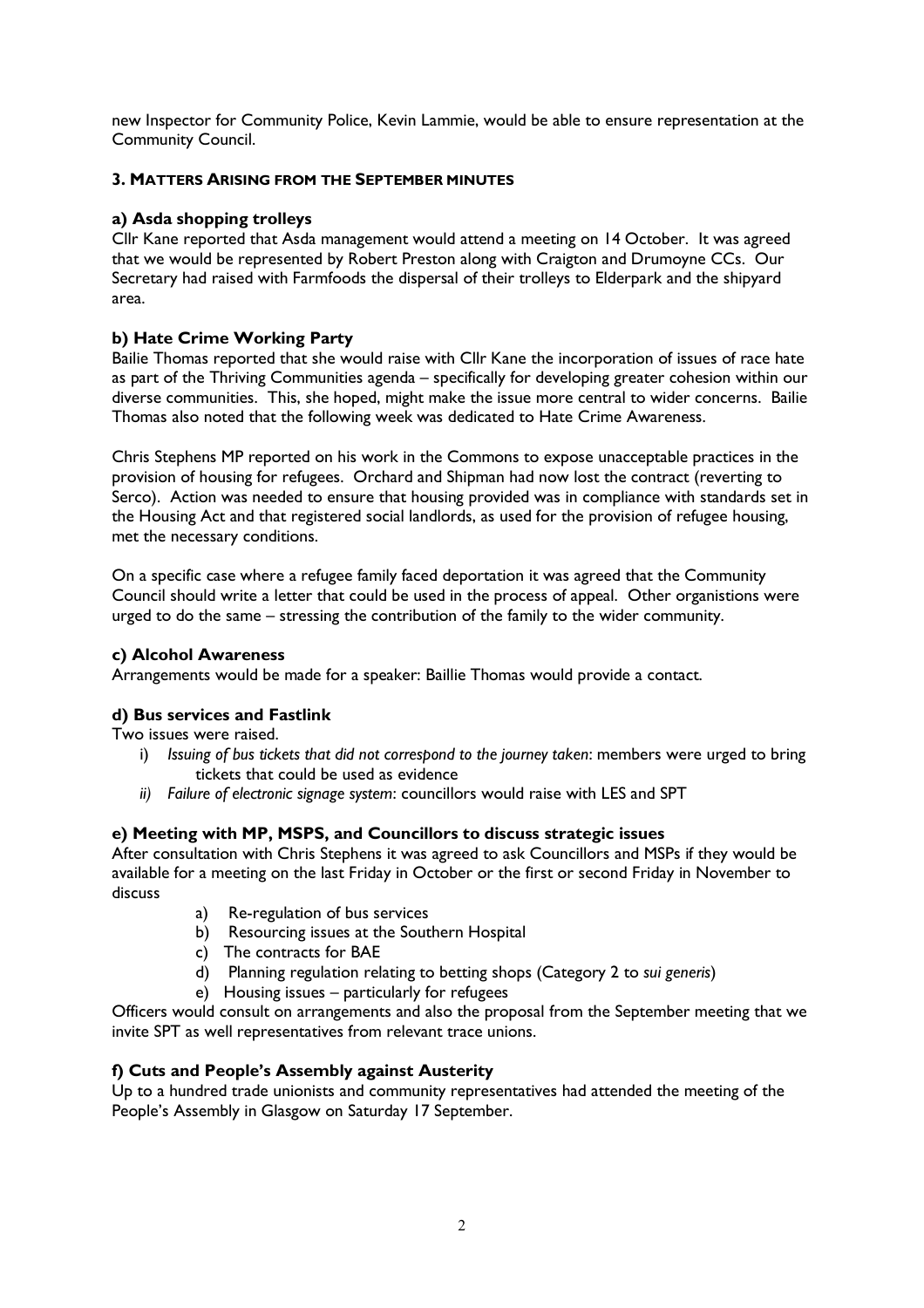# **g) Southern Hospital**

Arrangements to be made as under 3 e. It was reported that in one case affecting a Community Council member there had been a 14 week wait for a consultation and in another three cancellations of an appointment.

# **g) Future of Govan Shipyard**

Chris Stephens reported that there was still concern at the potential employment consequences at the failure to give timed commitments to building of the general purpose frigates. The date for the first cut of steel for the Type 26 Frigates was now October 2017 instead of October 2016. Chris would keep the Community Council informed.

## h) **Community Planning Partnership: new bus and subway station**

There was praise for the new subway and bus station but concern expressed at the lack of light after dark in the bus station area and the need for some form of flood lighting – and possibly more staff. Councillors present agreed to raise this with SPT.

# **i) G51 Parking Campaign**

The outcome of the Appeal was to endorse the general direction of City Council plans but to propose a 70 per cent reduction in the main charges on residents, businesses and visitors and a partial exemption of two small areas for motor cycle parking. The G51 campaign was unhappy with this recommendation and holding a meeting on 12 October. The City Council Executive will be considering the proposals and the precedents set for other areas of the city. It was agreed to monitor these developments and, depending on the outcome, consider representations to the City Council.

## **j) Cottages in Craigton Road: subsidence**

There was no further report on remedial action by Glasgow HA.

#### . **k) Shop rubbish: Crossloan Road**

Allan Bell reported on progress in securing an intervention by Elder Park HA.

#### **l) Plans for the cooperative management of Elder Park**

Our Secretary reported that there had been no further meeting. Yvonne Reilly maintaining liaison.

#### **m) Environmental Task Force**

Cllr Kane reported that the City Council had removed 130 tons of fly-tipped rubbish from the Ward over the past period – with the provision of an additional 1400 hours by volunteers. One of the areas cleared was the War Memorial area in Central Govan. This would continue. It was hoped that comparative statistics would be available to assess progress and that LES enforcement could be strengthened to reduce tipping.

#### n) **Govan Road reconfiguration at Stag Street**

No further information. It was felt that urgent action was required to avoid an accident as a result of the current placing of the two traffic islands.

#### **4. COMMUNITY COUNCIL ORGANISATION**

#### **a) Accounts for the past financial year**

It was hoped that the new auditor would be able to scrutinise our accounts over the next week.

**b) Computing equipment for the Secretary**

This was being purchased.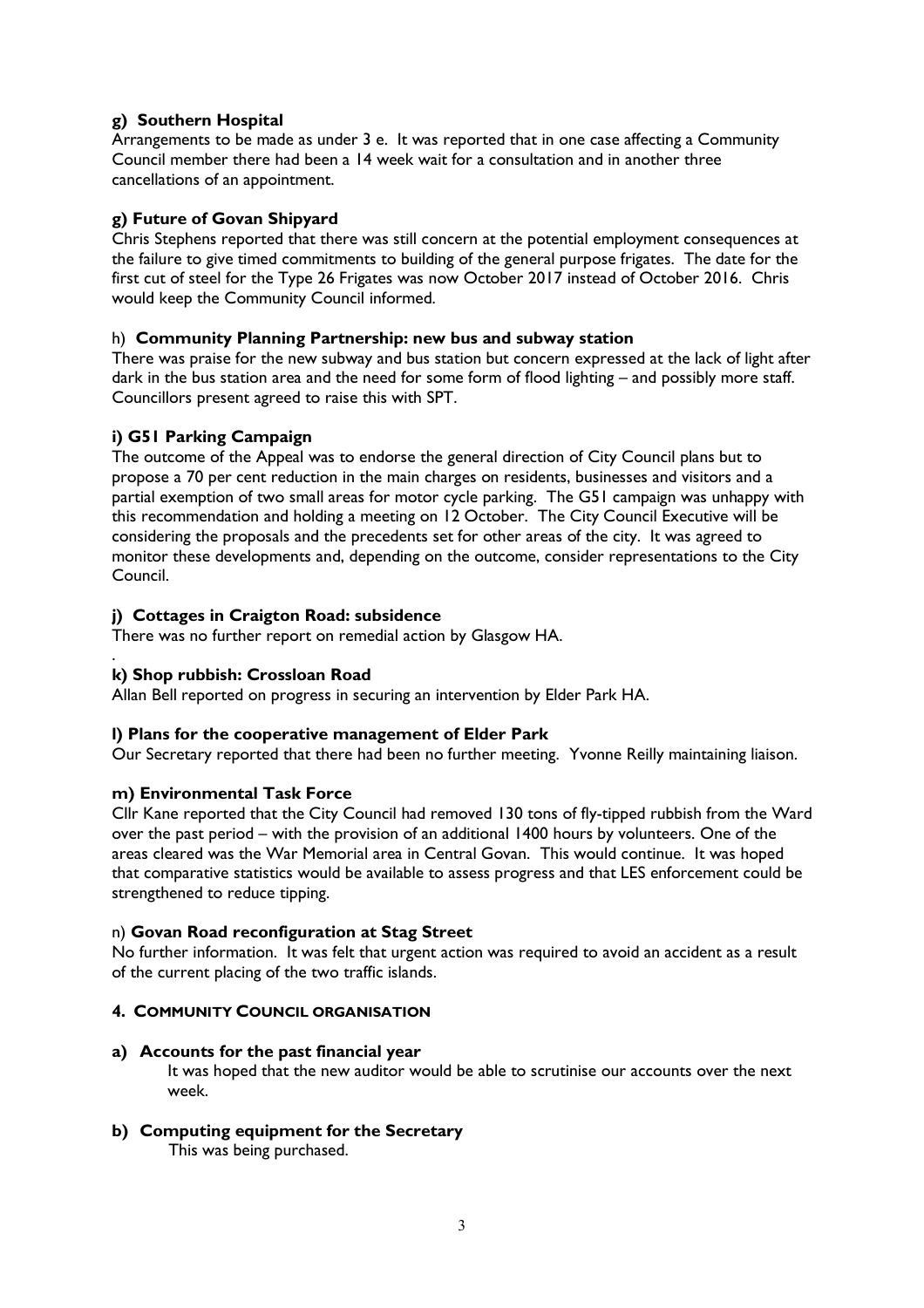#### **c) Membership**

It had been proposed at the previous meeting to review membership in order to ensure that the renewal of the Community Council was maintained. It was noted that two members had not attended for more than three meetings without apology. It was agreed that these members be written to and that, if required, the Community Council invoke proceedings for by-elections to be held before the end of the year.

## **5. CORRESPONDENCE**

#### **Email from Ian McGilivary on the Graving Dock**

This was read to the meeting. It was agreed to note the correspondence.

#### **6. PLANNING**

**Pacific Quay**: Iceni Hotel – it was thought that no problems would arise from parking arrangements.

There had been no new notifications.

## **7. COUNCILLOR'S REPORTS**

#### **COUNCILLOR KANE**

Councillor Kane noted the plans by the Scottish government to double nursery/early years provision by 2020 and the local implications. It was also noted that discussions were scheduled for the Area Partnership to consider the growing shortage of primary school places – particularly in denominational schools which, in large measure, provided places for children from Eastern Europe and Africa – and the possibility of building a new school in Govan. It was agreed to monitor such discussions.

Councillor Kane also noted that discussions were taking place on the budget cuts for the coming year and urged members to take part in the consultations – either directly or on line.

#### **Councillor Stephen Dornan**

Councillor Dornan expressed concern at the granting of planning permission for a Domino Pizza outlet at 250 Drumoyne Rd immediately adjacent to residential properties. This made provision for continued provision for the delivery of pizzas to 2 a.m. in the morning.

# **8. REPORT FROM CHRIS STEPHENS MP**

Chris stressed his availability to take up issues and his surgery hours (second Friday in the Pearce Institute for our area). The issues most frequently raised concerned tax credits and **FSA** 

#### **a) Petition against state pension injustice to women**

Copies of the petition were distributed, to be returned by Friday, to ask the government to reconsider the injustice inflicted on women by the postponement of the pension age by up to five years and the arbitrary impact depending on age.

#### **b) Grant assistance for T in the Pot**

He had been working with T in the Pot to secure continued funding. Councillor Kane was also assisting and a temporary grant had been secured from the Robertson Foundation.